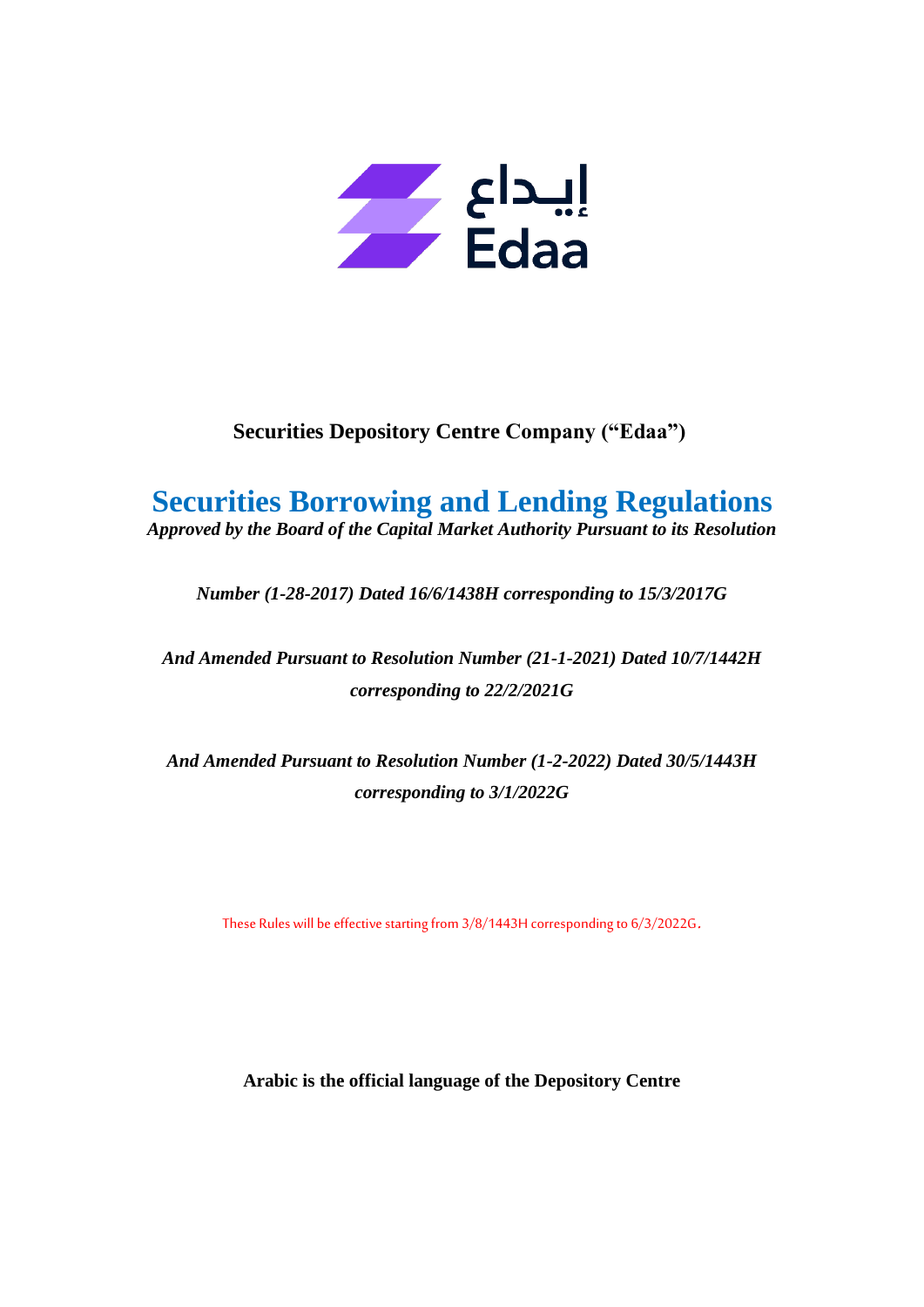# **TABLE OF CONTENTS**

# Part

| Article 13 Public disclosure of information with regard to SBL transactions |  |
|-----------------------------------------------------------------------------|--|
|                                                                             |  |
|                                                                             |  |
|                                                                             |  |
|                                                                             |  |
|                                                                             |  |
|                                                                             |  |
|                                                                             |  |
|                                                                             |  |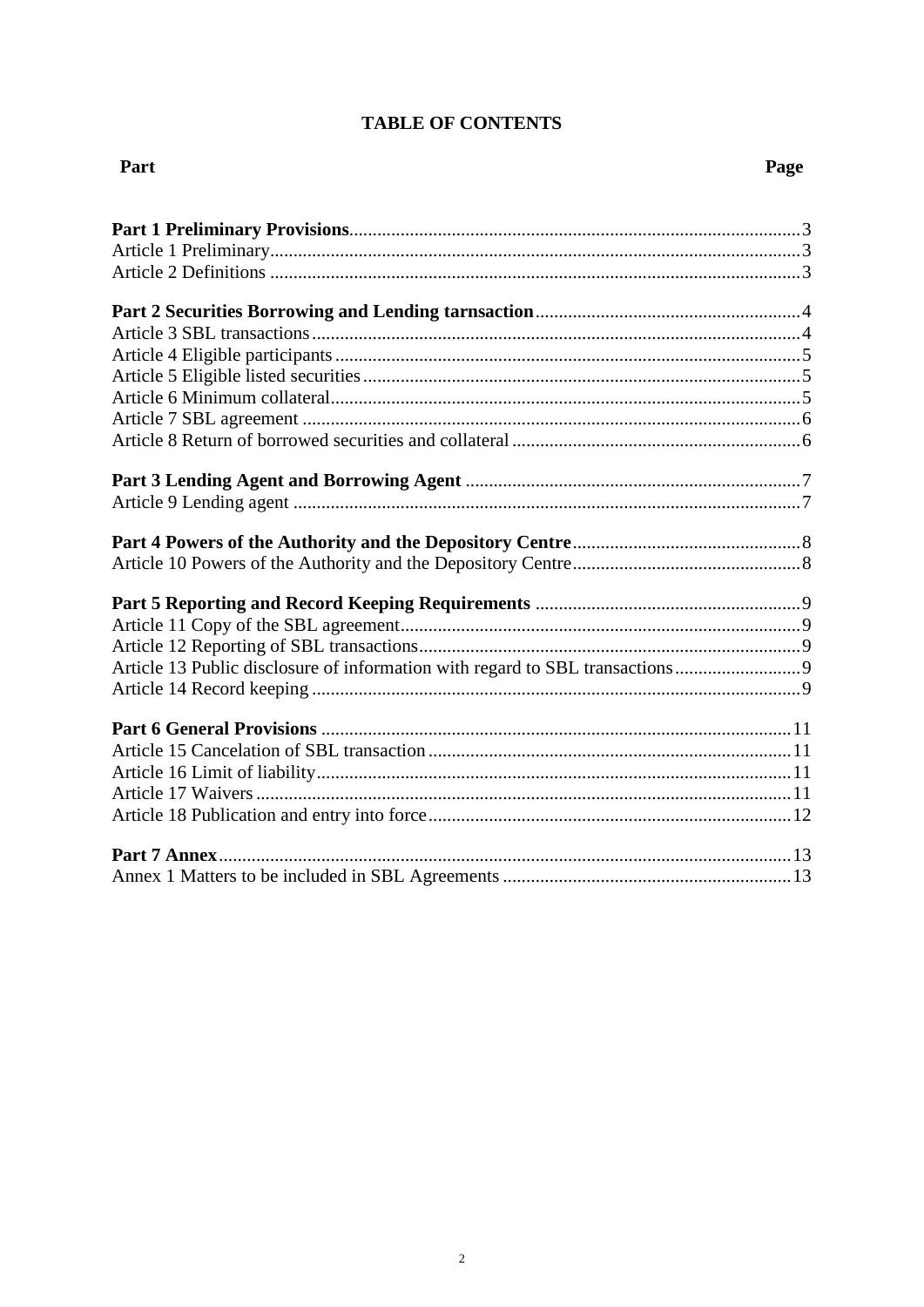## **PART 1 PRELIMINARY PROVISIONS**

## **Article 1 Preliminary**

The purpose of these Regulations is to set out the framework for securities borrowing and lending activities in respect of listed securities in the Kingdom.

## **Article 2 Definitions**

- a. Any reference to the "Capital Market Law" in these Regulations shall mean the Capital Market Law issued by Royal Decree No. M/30 dated 2/6/1424H.
- b. Expressions and terms in these Regulations have the meaning which they bear in the Capital Market Law and in the Glossary of Defined Terms Used in the Exchange Rules, unless the contrary intention appears.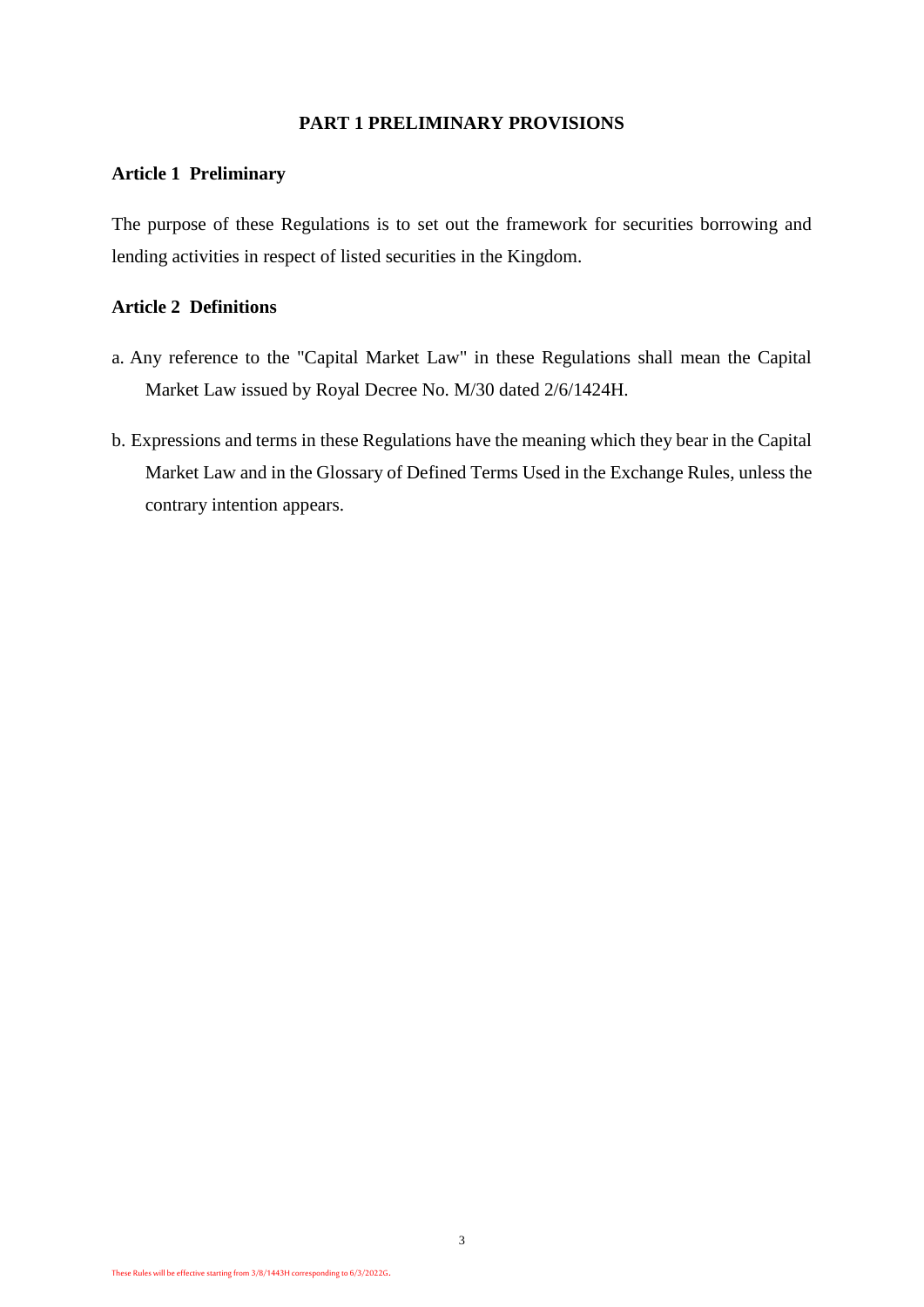## **PART 2 SECURITIES BORROWING AND LENDING TRANSACTIONS**

## **Article 3 SBL transactions**

- a. An SBL transaction is a privately negotiated trade settled in Depository Centre accounts, under the terms of which:
	- 1) a lender temporarily transfers ownership of listed securities to a borrower; and
	- 2) the borrower commits to return equivalent listed securities as specified by the Depository Centre.
- b. An SBL transaction must not be entered into unless all of the following conditions are met:
	- 1) the SBL transaction is entered into between eligible participants as specified in Article 4 of these Regulations;
	- 2) the SBL transaction is entered into in respect of eligible listed securities as specified in Article 5 of these Regulations;
	- 3) in relation to the borrower, the SBL transaction is entered into for one of the following purposes:
		- i. executing a short selling transactions pursuant to the Short Selling Regulations;
		- ii. relending Securities to the clients of the Broker, Custody Member, or the Qualified Foreign Investor;
		- iii. the resolution of securities settlement failures;
		- iv. return of borrowed securities;
		- v. the creation of units of exchange traded fund; or
		- vi. other purposes determined by the Depository Centre from time to time;
	- 4) the SBL transaction complies with the minimum collateral requirement as specified in Article 6 of these Regulations;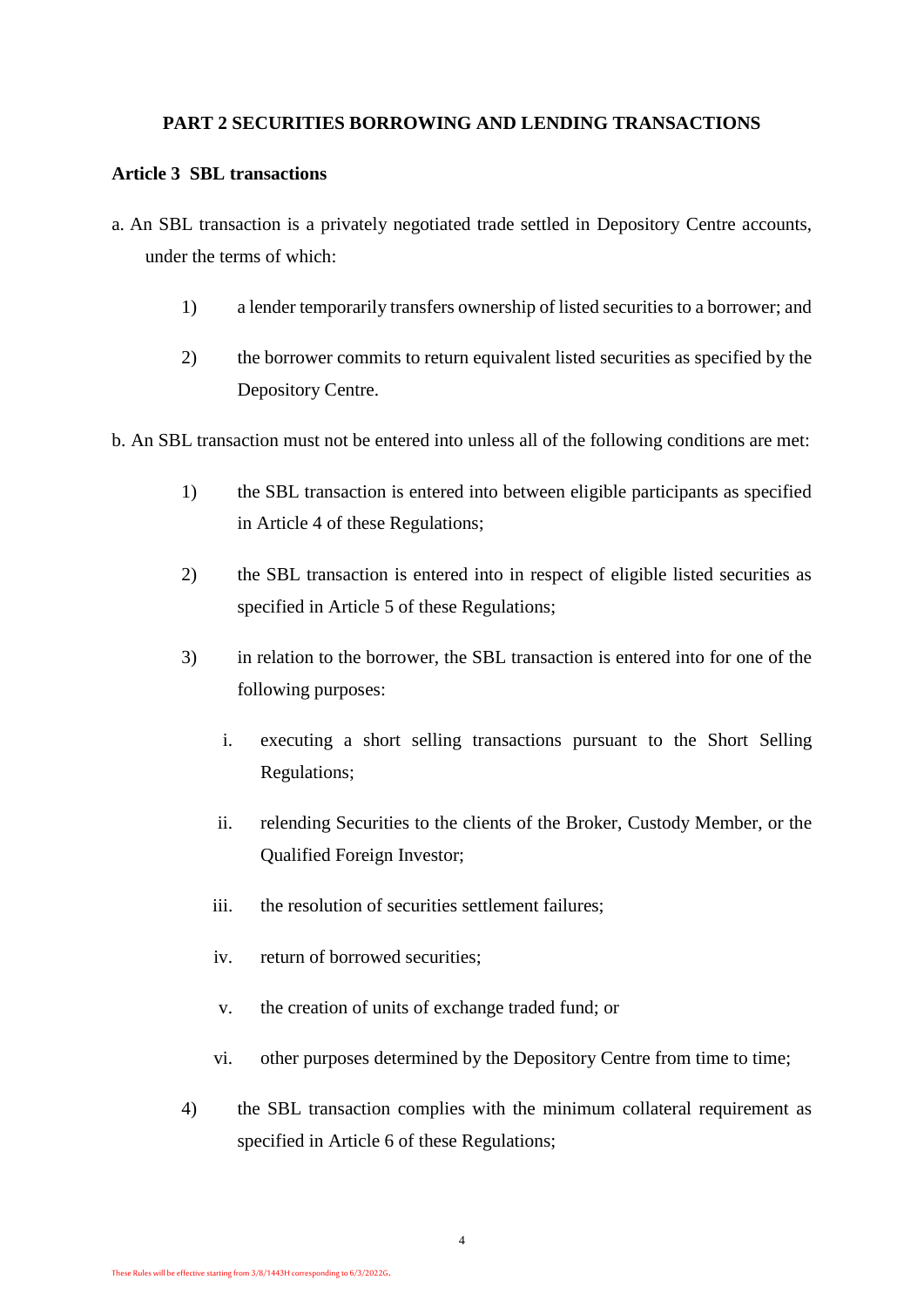- 5) the parties of the SBL transaction have in place a binding written SBL agreement in compliance with the requirements of Article 7 of these Regulations;
- 6) The borrower and the lender or its agent, if any, have suitable arrangements for custody and to execute the SBL transaction, either by being a Custody Member or appointing a Custody Member; and
- 7) the Custody Members referred to in subparagraph (6) of paragraph (b) of this Article and the lending agent, if any, must ensure that securities lending and borrowing by the investors that are not Qualified Investors is according to paragraph (b) of Article 4 of these Regulations.
- c. The requirements set out in Article 43 except subparagraphs (1), and (2) of paragraph (j) of the Capital Market Institutions Regulations applies to the SBL transactions.

## **Article 4 Eligible participants**

- a) Entering into an SBL transaction is limited to the Qualified Investors.
- b) Notwithstanding paragraph (a) of this Article, investors who are not Qualified Investors may enter into an SBL transaction as a lender or a borrower (where applicable) after satisfying the following:
	- 1) in case of entering the transaction as a lending party, it must appoint a Lending Agent in accordance with Article (9) of these Regulations.
	- 2) in case of entering the transaction as a borrowing party, it must borrow the securities as a client from its Custody Member or Broker.

## **Article 5 Eligible listed securities**

An SBL transaction may only be entered into in respect of listed securities which the Depository Centre specifies, after notifying the Authority.

## **Article 6 Minimum collateral**

a. A borrower entering into an SBL transaction shall provide and maintain collateral as specified in the SBL agreement.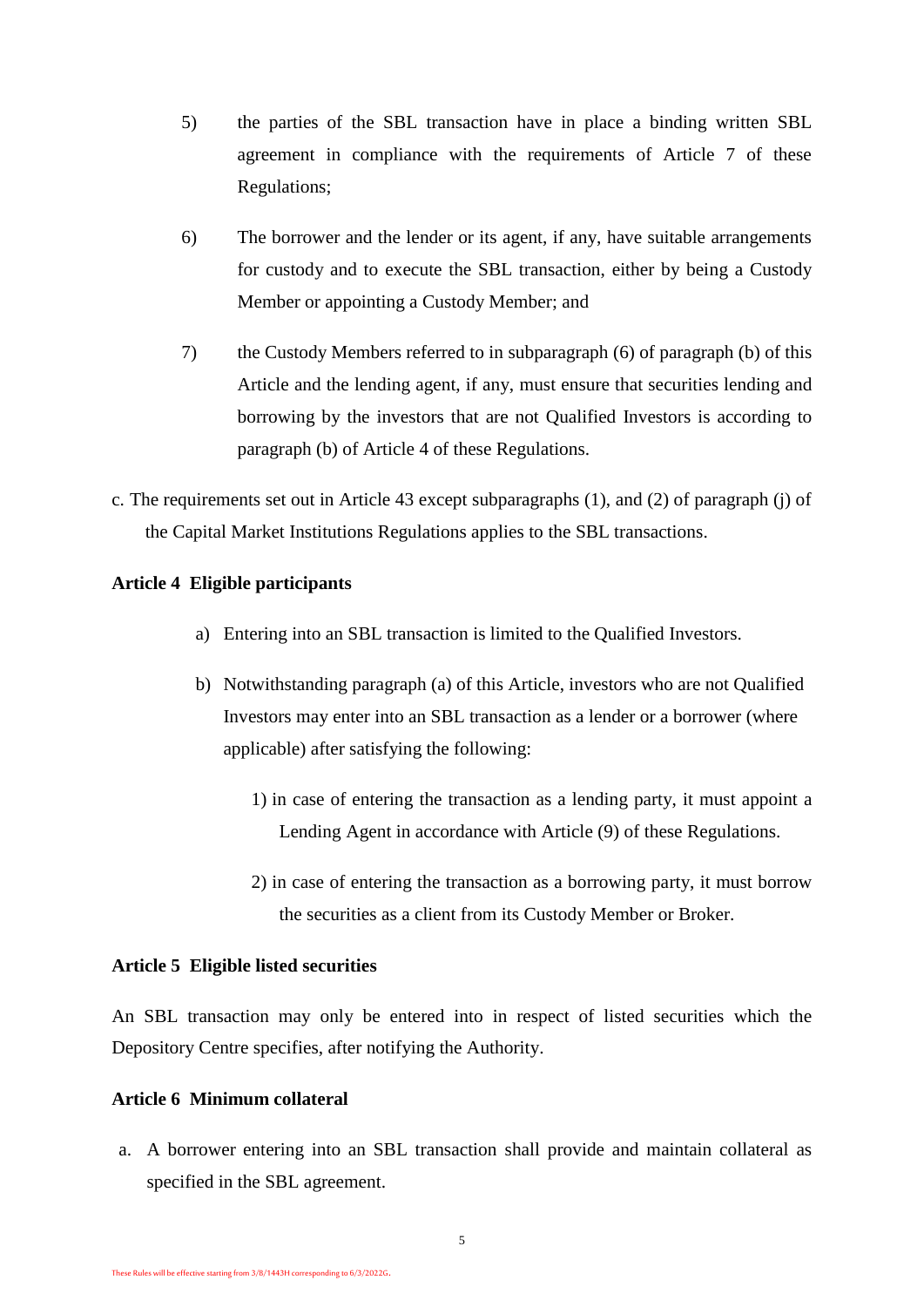b. The value of collateral provided by the borrower shall at all times be not less than 100% of the current market value of the borrowed securities.

### **Article 7 SBL agreement**

- a. The parties of an SBL transaction must enter into a binding written SBL agreement which, as a minimum, contains terms which govern the matters specified in Annex 1 of these Regulations.
- b. The Depository Centre may prohibit any potential party to an SBL transaction, whether as agent or principal (where applicable), from entering into an SBL transaction where in its view the terms of the SBL agreement do not meet the requirements set out in these Regulations.
- c. The Depository Centre is not obligated to review the relevant SBL agreement or verify its contents.

## **Article 8 Return of borrowed securities and collateral**

- a. A lender of borrowed securities or its agent shall accept every return of equivalent securities from the borrower as specified in the SBL agreement, and re-deliver collateral corresponding to such return to the borrower as agreed in the SBL agreement.
- b. Where there has been a failure to return the borrowed securities or the collateral in accordance with the terms of the SBL agreement, the Custody Member entered into the SBL transaction shall notify the Depository Centre, and the Depository Centre will terminate the SBL transaction in accordance with the mechanism and controls prescribed by the Depository Centre from time to time.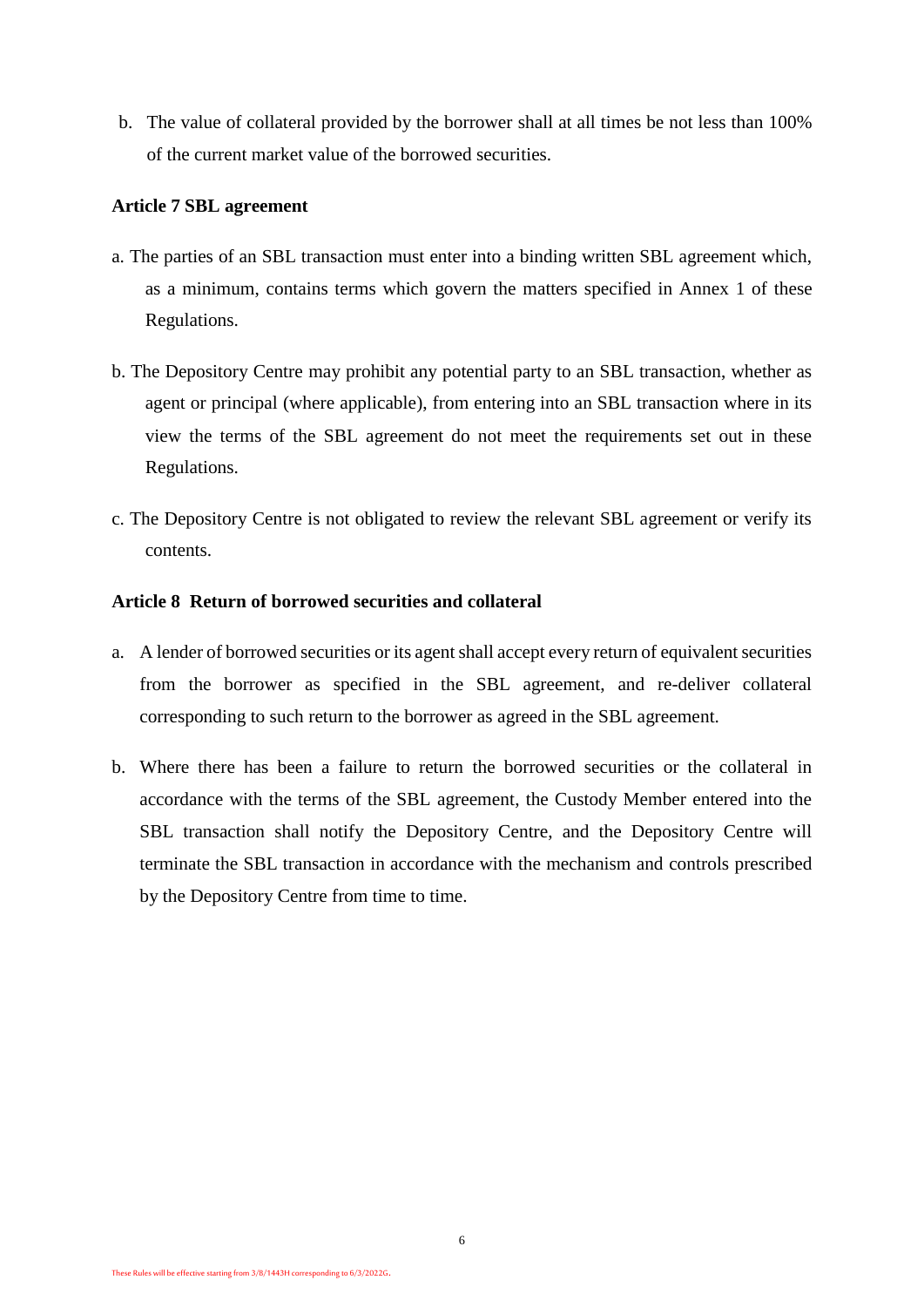## **PART 3 LENDING AGENT**

## **Article 9 Lending agent**

- a. A person may enter into an SBL transaction as lending agent if it is a Custody Member or a Broker.
- b. Each person who acts as a lending agent for a client who is a lender must ensure, before entering into SBL transactions on behalf of such client, that:
	- 1) a binding written SBL agreement with the relevant counterpart which complies with the requirements of these Regulations is in place;
	- 2) the terms on which the lending agent will act on behalf of the client are documented in writing; and
	- 3) the terms on which the Custody Member will act on behalf of the Broker referred to in paragraph (a) of this article are documented in writing, where applicable.
- c. The lending agent may assign a third party to carry out any of its functions as specified in the SBL agreement.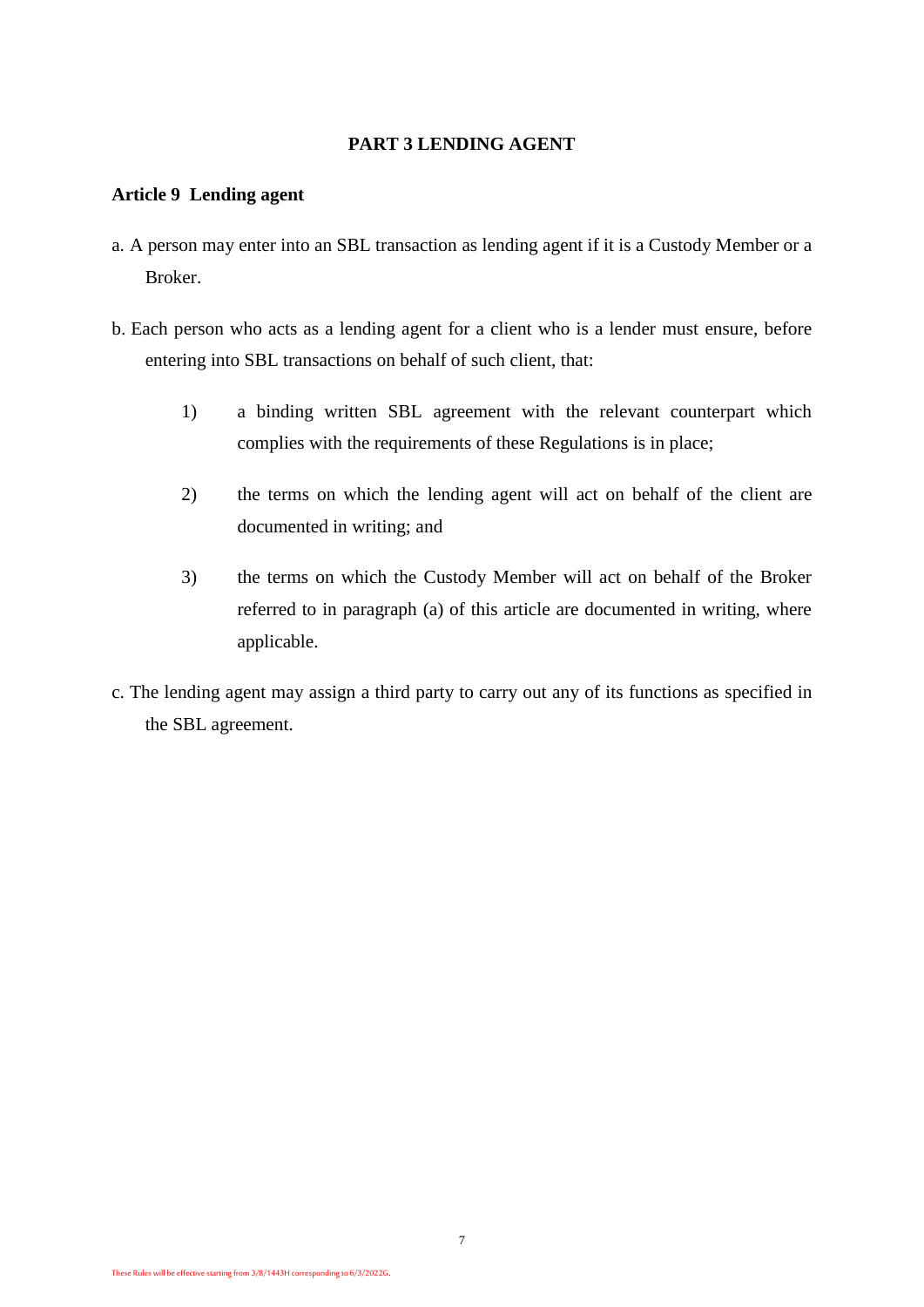## **PART 4 POWERS OF THE AUTHORITY AND THE DEPOSITORY CENTRE**

## **Article 10 Powers of the Authority and the Depository Centre**

- a. The Authority, or the Depository Centre having obtained the approval of the Authority, may suspend or prohibit SBL transactions in respect of an eligible listed security, or may suspend or prohibit all SBL transactions in the Kingdom, at any time and as they deem fit, including but not limited to the following circumstances:
	- 1) there are adverse events or developments which constitute a serious threat to financial stability or to market confidence;
	- 2) for the protection of investors;
	- 3) for the maintenance of an orderly market; or
	- 4) trading in a listed security is suspended.
- b. The Exchange will publish on its website any action taken by the Authority or the Depository Centre pursuant to their powers under paragraph (a) of this Article.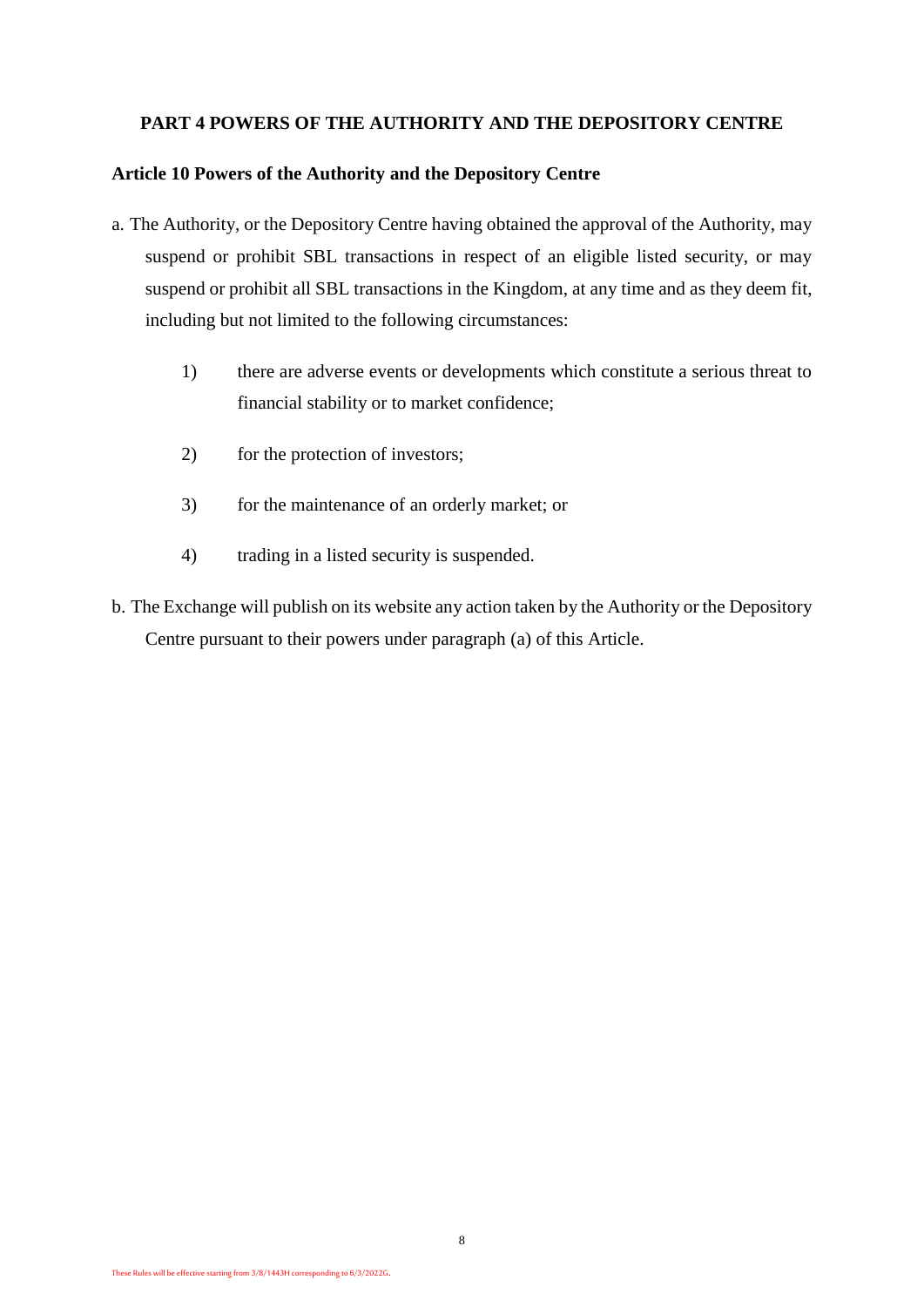## **PART 5 REPORTING AND RECORD KEEPING REQUIREMENTS**

#### **Article 11 Copy of the SBL agreement**

The Depository Centre may at any time require some or all Custody Members who entered into an SBL transaction, to submit a copy of the SBL agreement with the relevant counterpart to the Depository Centre in accordance with the mechanism and the controls prescribed by the Depository Centre from time to time.

#### **Article 12 Reporting of SBL transactions**

A Custody Member who has entered into an SBL transaction must report complete and accurate details of such transactions to the Depository Centre in accordance with the mechanism and the controls prescribed by the Depository Centre.

## **Article 13 Public disclosure of information**

The Depository Centre may disclose any information with regard to SBL transactions as it deems fit.

#### **Article 14 Record keeping**

- a. A Custody Member who has entered into an SBL transaction must ensure recording and retaining sufficient information about its securities borrowing and lending activities to demonstrate compliance with the Capital Market Law, its Implementing Regulations, the Exchange Rules in general and these Regulations in particular.
- b. A Custody Member must ensure the records required to be maintained by these Regulations are retained for a period of at least ten years from the date of the SBL transaction unless the Depository Centre specifies otherwise. In the event such records relate to any litigation or claim (including any potential litigation) or any on-going investigations, the Custody Member must ensure such records are retained until the conclusion of that litigation, claim or on-going investigation.
- c. In addition to its powers under the Capital Market Law, the Depository Centre may request to inspect the records directly or through a person it appoints for that purpose upon giving reasonable prior notice in the context of the request to the Custody Member.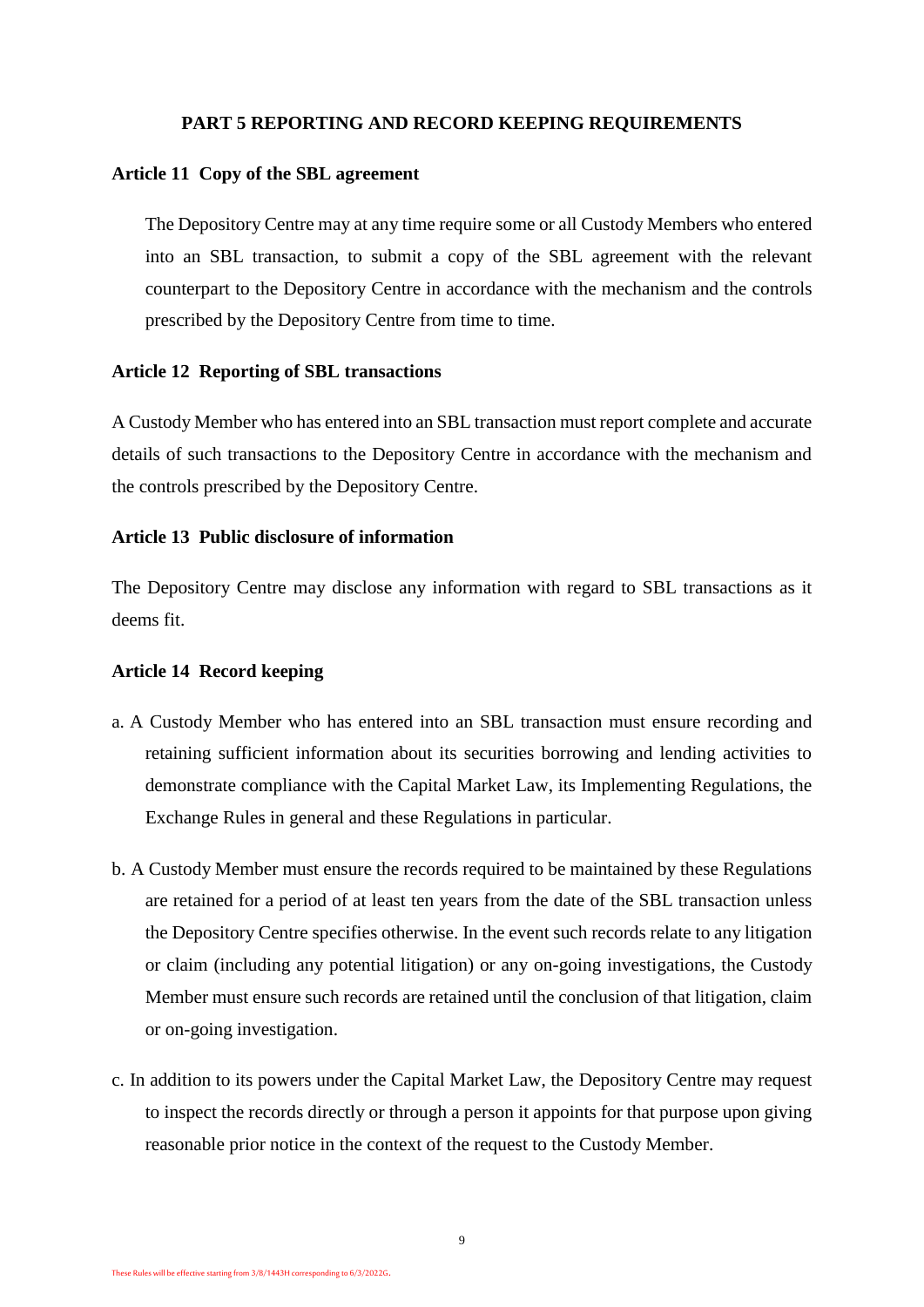d. Records may be recorded in any form, but the Custody Member must be capable of reproduction in hard printed form. If the Depository Centre requires records to be produced in a particular electronic or other format, it shall give the Custody Member a reasonable period of time in the context to meet that request.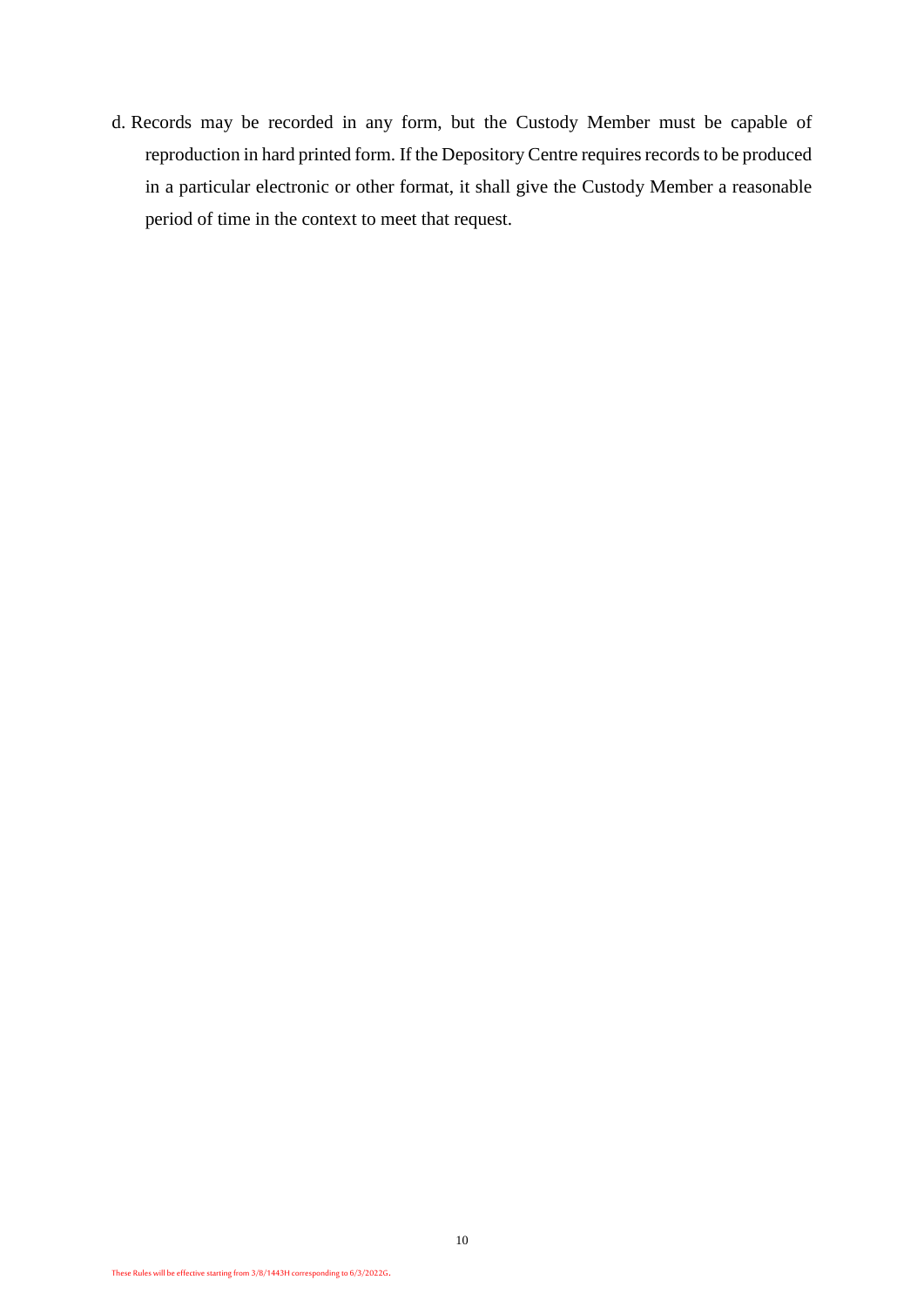## **PART 6 GENERAL PROVISIONS**

#### **Article 15 Cancelation of SBL transaction**

In the event of listing cancelation of a lent security, the Depository Centre will cancel the related SBL transactions and Collateral.

#### **Article 16 Limit of liability**

- a. Without prejudice to the provisions of the Capital Market Law, its Implementing Regulations and the Exchange Rules, the Exchange or the Depository Centre shall not be held liable for any losses or damages incurred by any participant referred to in Article 4 of these Regulations, their clients or any other person who deals with the Depository and Settlement System which may arise directly or indirectly as a result of:
	- 1) any procedures, orders or transactions that are subject to these Regulations;
	- 2) the use of the Depository and Settlement System for SBL activities;
	- 3) the partial or complete suspension or prohibition of SBL transactions, or the interruption of activities and services provided by the Exchange or the Depository Centre;
	- 4) the exercise by the Exchange or the Depository Centre of any of their relevant powers under these Regulations, the Capital Market Law, its Implementing Regulations and the Exchange Rules; or
	- 5) any service failure attributable to the Exchange or the Depository Centre by reason of an event outside of its control.
- b. Without prejudice to the provisions of the Capital Market Law, the Exchange and the Depository Centre shall have no liability in respect of the accuracy, timeliness or completeness of SBL transaction reports or any other information published on its website from time to time.

## **Article 17 Waivers**

The Depository Centre may, after obtaining the Authority's approval, waive any requirement in these Regulations either based on a request from the relevant person or on its own initiative.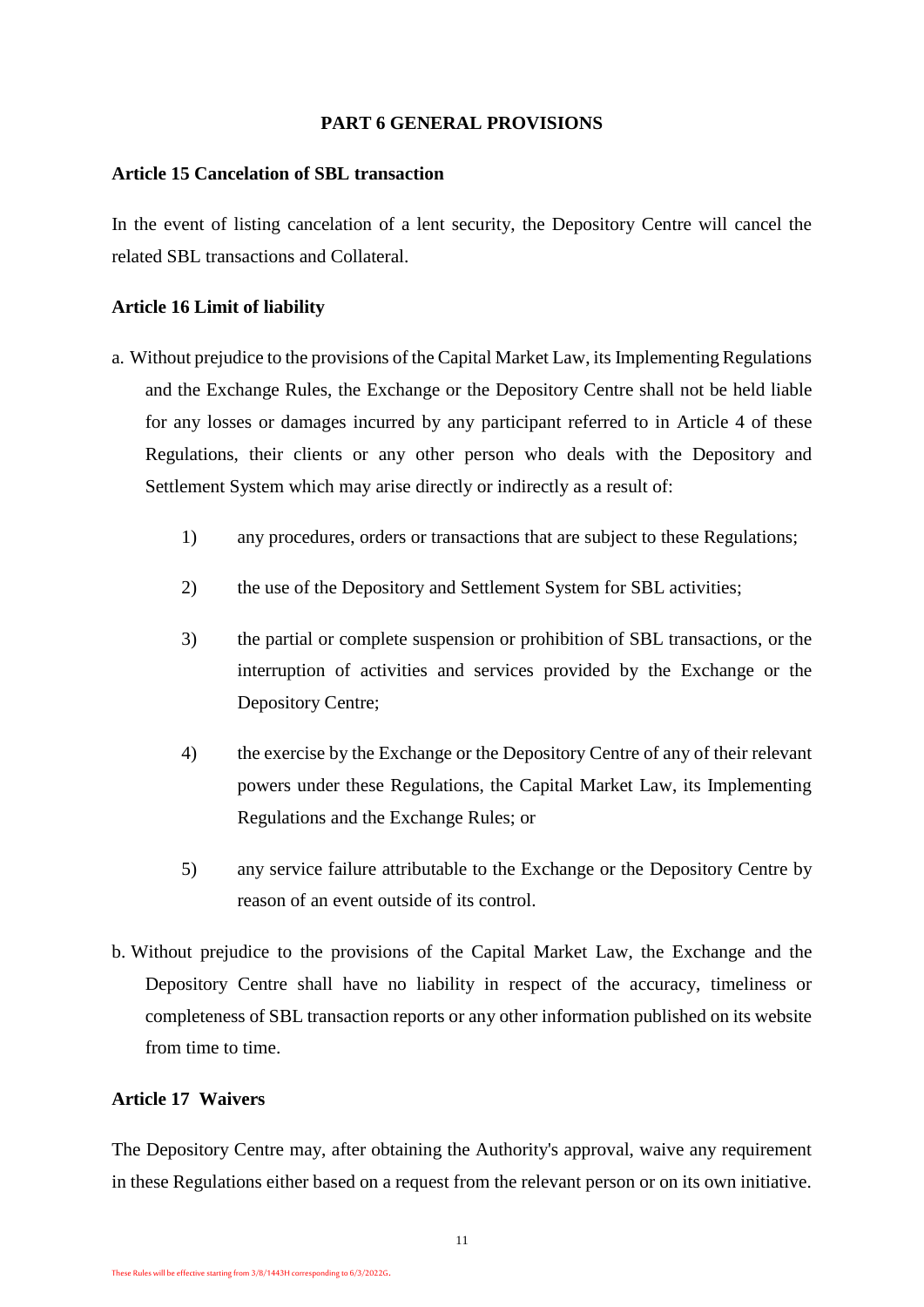# **Article 18 Publication and entry into force**

These Regulations shall become effective upon its approval resolution.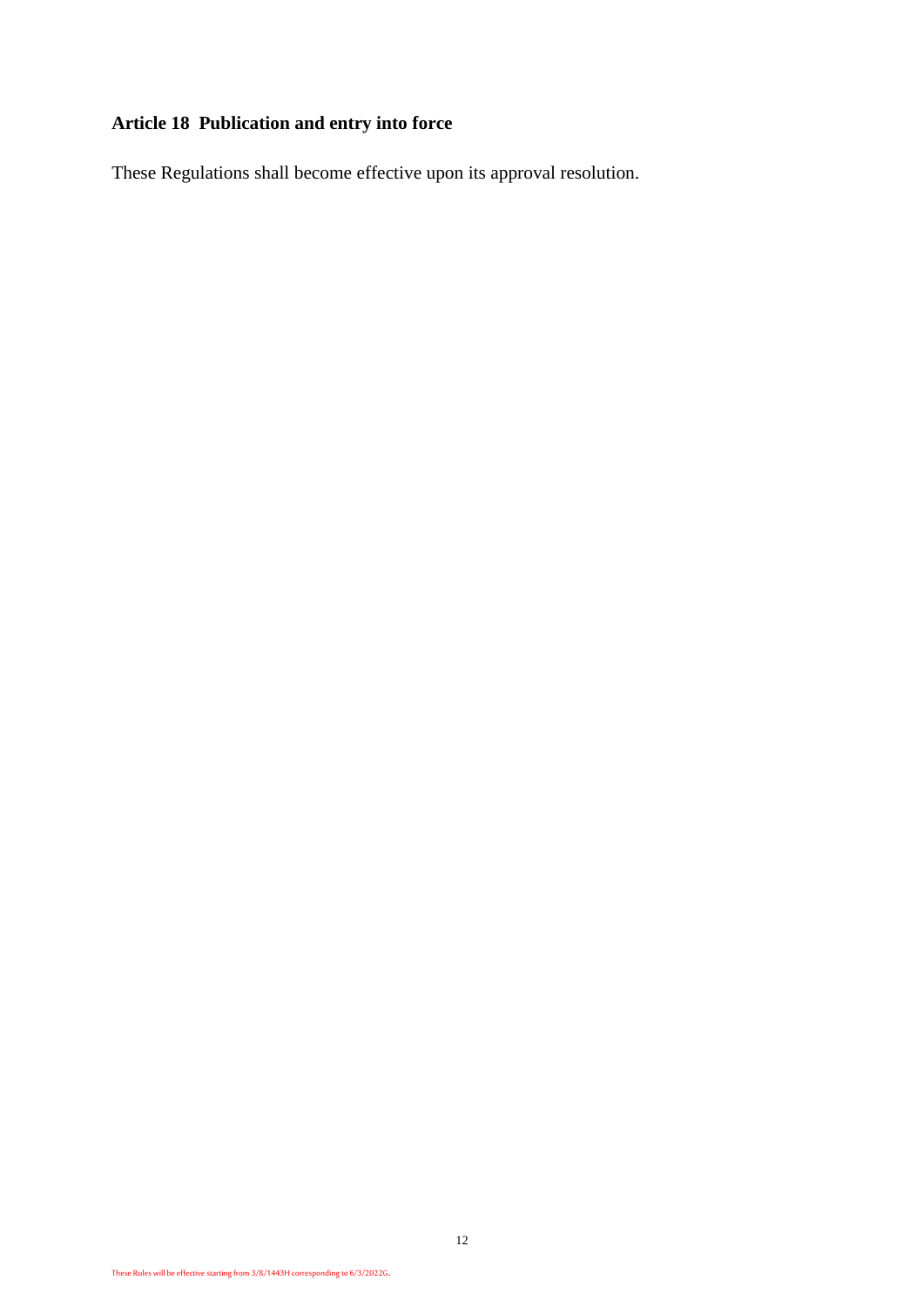## **PART 7 ANNEX**

# **ANNEX 1 MATTERS TO BE INCLUDED IN SBL AGREEMENTS**

| 1. | <b>Parties</b>                                                                                                                                                                                   |
|----|--------------------------------------------------------------------------------------------------------------------------------------------------------------------------------------------------|
|    | The names of all relevant parties of the SBL transaction including the borrower and<br>the lender or any lending agent, as specified in paragraph (10) of this annex.                            |
| 2. | <b>Duration</b>                                                                                                                                                                                  |
|    | The SBL agreement period.                                                                                                                                                                        |
| 3. | <b>Return of borrowed securities</b>                                                                                                                                                             |
|    | The provisions of the return of borrowed securities, including any related notice<br>periods.                                                                                                    |
| 4. | <b>Securities</b>                                                                                                                                                                                |
|    | Unless the parties agree otherwise, the securities to be borrowed and any securities<br>provided as collateral must be delivered to the other party free of any encumbrances<br>or restrictions. |
| 5. | <b>Acceptable collateral</b>                                                                                                                                                                     |
|    | Arrangements for the delivery of collateral, the maintenance of margin and the<br>substitution of collateral.                                                                                    |
| 6. | Voting rights, distributions and corporate actions                                                                                                                                               |
|    | Determining the rights of the parties in respect of voting rights, distributions, and<br>corporate actions relating to the borrowed securities and any securities provided as<br>collateral.     |
| 7. | <b>Recall right</b>                                                                                                                                                                              |
|    |                                                                                                                                                                                                  |
|    | The terms on which the lender has the right to recall the borrowed securities, if any,<br>before the loan period end date.                                                                       |
| 8. | <b>Events of default</b>                                                                                                                                                                         |